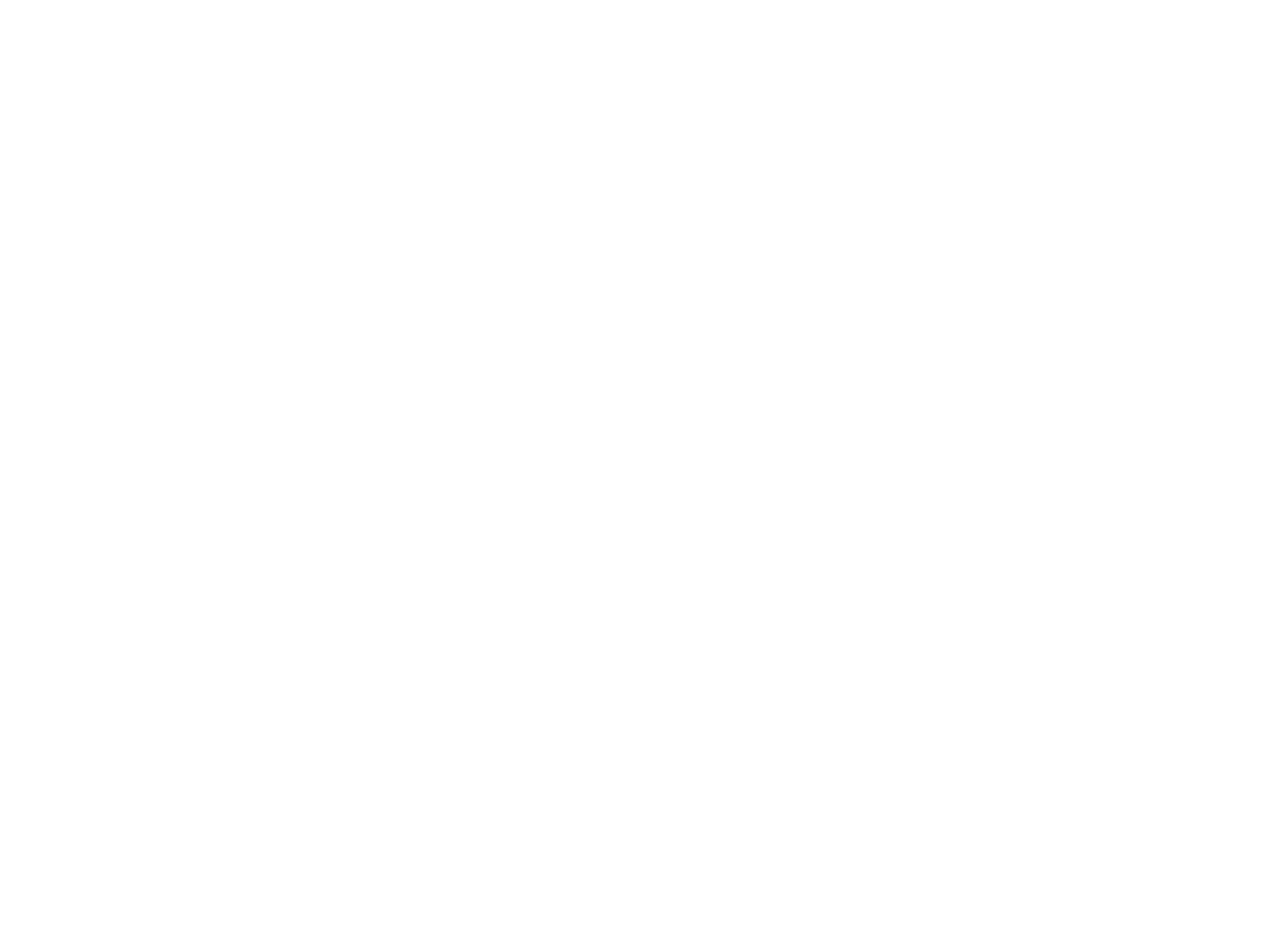# **Women's Fund of Weld County Sponsorship Opportunities**



# **Annual Sponsorship Option:**

As a Mission Sponsor of The Women's Fund of Weld County, you will gain premium exposure at our events and activities throughout the year. You will receive special ongoing recognition and additional benefits over the course of your commitment.

#### **MISSION SPONSOR: \$ 2,000**

#### **As a sponsor you will receive:**

- Premier logo position on our website home page
- Premier logo on our website events page
- Logo on each of our e-newsletters throughout the year
- Premiere recognition in our annual printed newsletter
- Facebook/ Instagram promotion through thank you posts to include logo

#### **Event Visibility and Recognition:**

- Logo inclusion on event marketing materials & tickets
- Logo displayed during event
- includes table of 5 and signature cocktail to spring event

# **Event Sponsorship Opportunities***:*

*Spring Event Sponsorship Opportunities – date May 1, 2021:* 

## **Silent Auction Texting Sponsor: \$1,500**

- Logo on our website home page
- Logo on our website events page through July ome page<br>vents page through<br>Compution
- Recognition on event promotion
- Special logo on the texting app during the silent auction
- Includes table of 5 to the event & Signature Cocktail
- *\* need logo by April 1, 2021*

### **Charcuterie Board Sponsor: \$1000 (only 1)**

- Logo on our website events page through July
- Logo on charcuterie board delivered to every hostess
- Enewsletter recognition
- Facebook / Instagram Logo on thank you - Enewsletter recognition
- 
- Special logo recognition on YouTube program pre-recorded
- Includes table of 5 to the event & Signature Cocktail
- *\* need logo by April 1, 2021*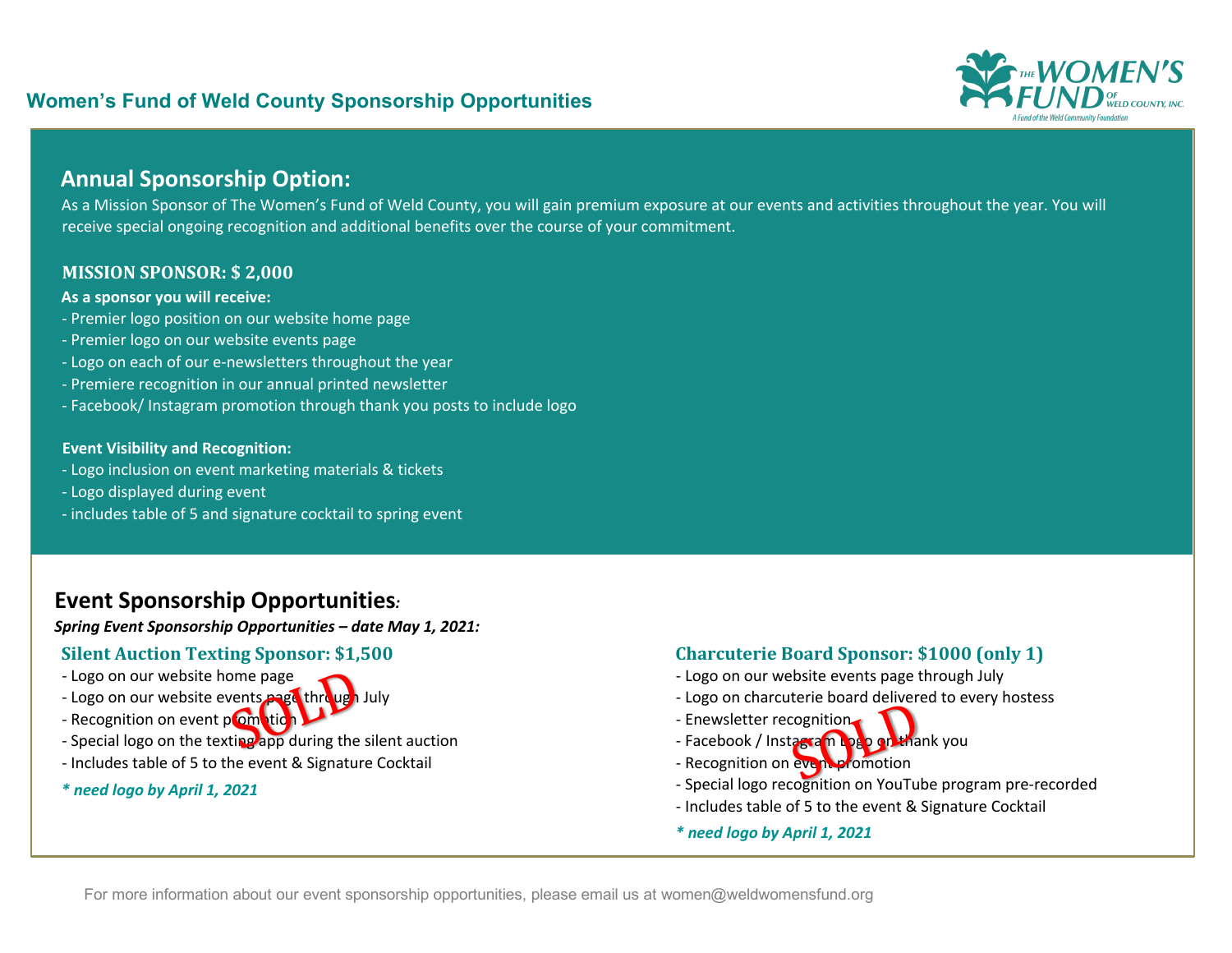

## **Centerpiece Sponsor: \$1,000 (only 1)**

- Logo on our website events page through July
- Logo on marketing materials; including on centerpiece
- Logo in our e-newsletter following the event
- Facebook Promotion with logo
- Recognition on event program
- Logo on YouTube program-prerecorded
- Logo on event program
- Includes table of 5 to the event & signature cocktail
- *\* need logo by April 1, 2021*

#### **Dessert Sponsor \$1,000 (only 1)**

- Logo on our website events landing page through July
- Logo on custom napkins delivered with the dessert to every hostess
- Logo in our e-newsletter following the event
- Facebook Promotion with logo
- Recognition on event program
- Logo on YouTube program-prerecorded
- Includes table of 5 to the event & Signature Cocktail
- *\* need logo by April 1, 2021*

## **Visionary Sponsor: \$750 (unlimited)**

- Logo on our website home page
- Logo on our website events page through July
- Recognition on event program
- Logo recognition during event and on social media
- Listing in our e-newsletter following the event
- Includes table of 5 to the event

#### *\* need logo by April 15, 2021*

## **Platinum Sponsor \$500 (unlimited)**

- Logo on our website events page through July
- Recognition on event promotion
- Event program listing
- Listing on Facebook/Instagram
- Listing in e-newsletter following the event
- Includes table of 5 to the event
- *\* need logo by April 15, 2021*

#### **Purse Sponsor \$500 (unlimited)**

- Listing on our website events page through July
- Listing in our e-newsletter
- Listing on event program
- Listing on Facebook/Instagram
- Ability to put business card in every purse
- Includes table of 5 to the event

### Gold Sponsor \$250 (unlimited)

- Listing on our website events page through July
- Listing on Instagram/Facebook
- Listing on event program

## **Wine Sponsor - \$200 Donation (only 3)**

- Listing on our website events page through July
- Ability to put business card or logo on wine bottles
- Listing on event program

### **Friend Sponsor \$100**

- Listing on event program